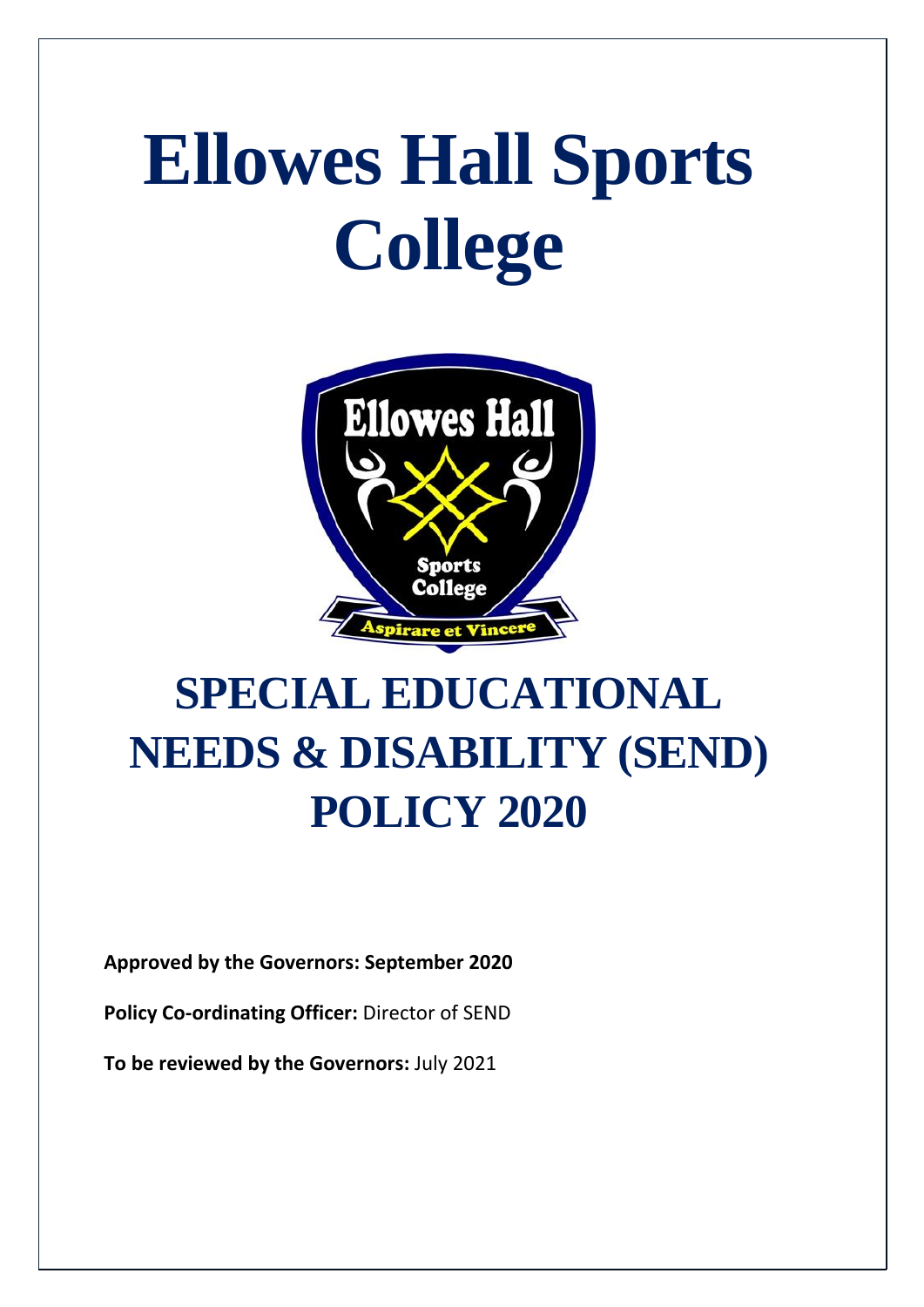# Contents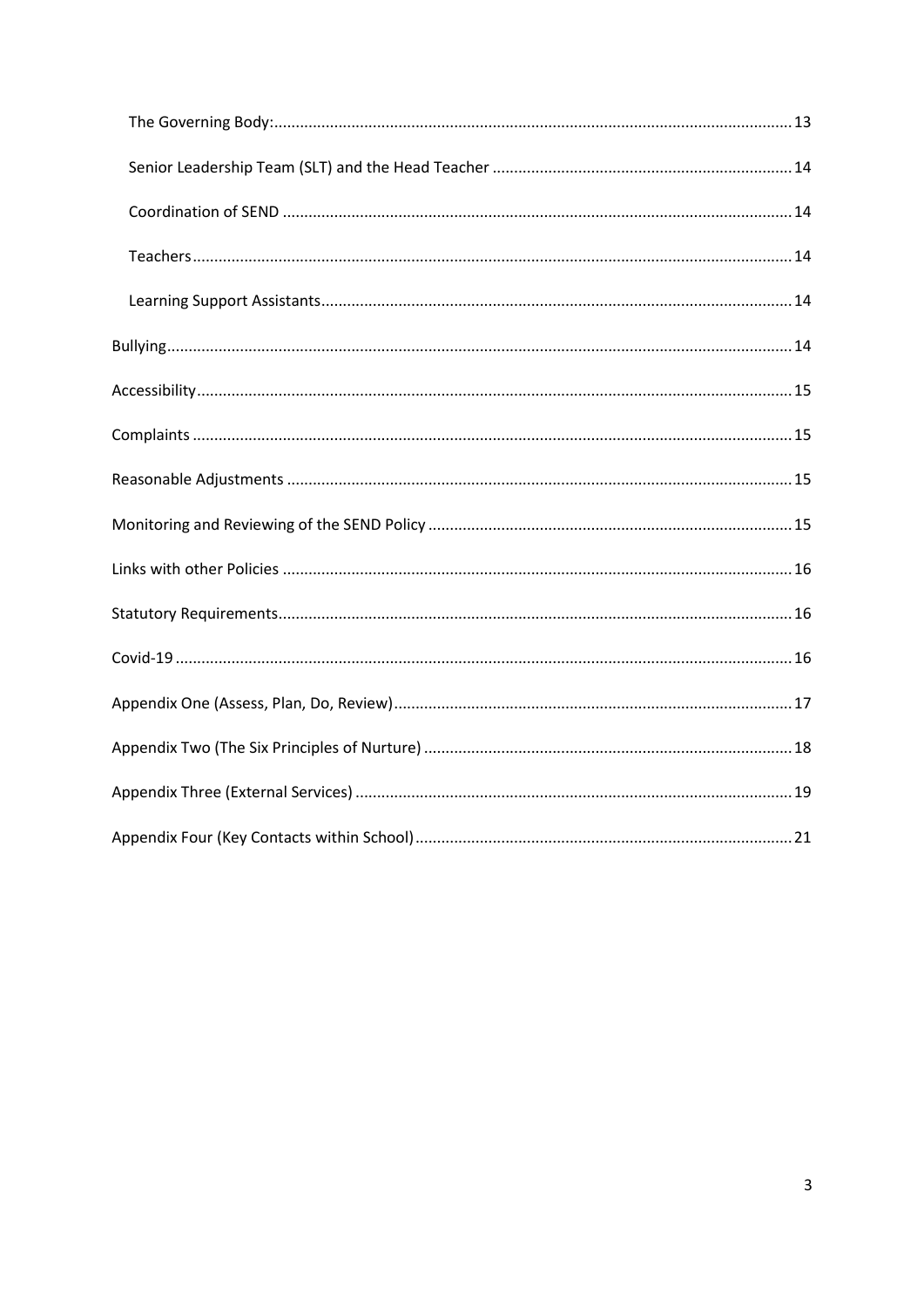### SEND POLICY

#### <span id="page-3-0"></span>Mission Statement

Ellowes Hall Sports College values the abilities and achievements of all our students, setting meaningful and challenging targets to raise both the progress and attainment of everyone. We recognise that every child is an individual, who may require additional provisions during their learning journey, assisting them in achieving their aspirations.

As a school, we will aim to identify and support additional needs, working closely with parents/carers, students, and, when necessary, external services, ensuring suitable provisions and reasonable adjustments are applied. Ellowes Hall Sports College strongly believes that students with special educational needs and disabilities (SEND) have the same entitlement as their peers to access a high quality education.

We are committed to offering an inclusive and robust curriculum, and aim to maintain awareness of additional needs. This vision allows for all members of the school community to share responsibilities in delivering lessons which are accessible to those students who have SEND. Ellowes Hall Sports College endorse the notion that: 'every teacher is a teacher of SEND, and every teacher understands the importance in delivering quality first teaching (QFT) to all students.'

#### <span id="page-3-1"></span>Aims and Objectives

We aim to provide every student with access to a broad and balanced education, corresponding to the National Curriculum (2014) and Special Educational Needs Code of Practice 0-25 (2014).

This policy outlines how Ellowes Hall Sports College aims to:

- Create an environment which meets the SEND of each child, enabling them to achieve their learning potential, and encouraging them to engage in activities alongside their peers.
- Request, monitor, and respond to parents/carers, and student views' in order to develop collaborative and productive relationships.
- Ensure a high level of staff expertise to meet the needs of students through targeted, continuing professional development (CPD).
- Ensure reasonable adjustments are made, enabling students to have full access to all elements of the school curriculum.
- Ensure a cooperative and productive partnership with Local Authorities and other outside services, adopting a multi-professional approach in meeting the needs of learners with SEND.

## <span id="page-3-2"></span>Definition of Special Educational Needs

Children are considered to have special educational needs if they have a learning, or social and emotional difficulty, which calls for special educational provision to be made for them. At Ellowes Hall Sports College, students are considered to have a special educational need if they: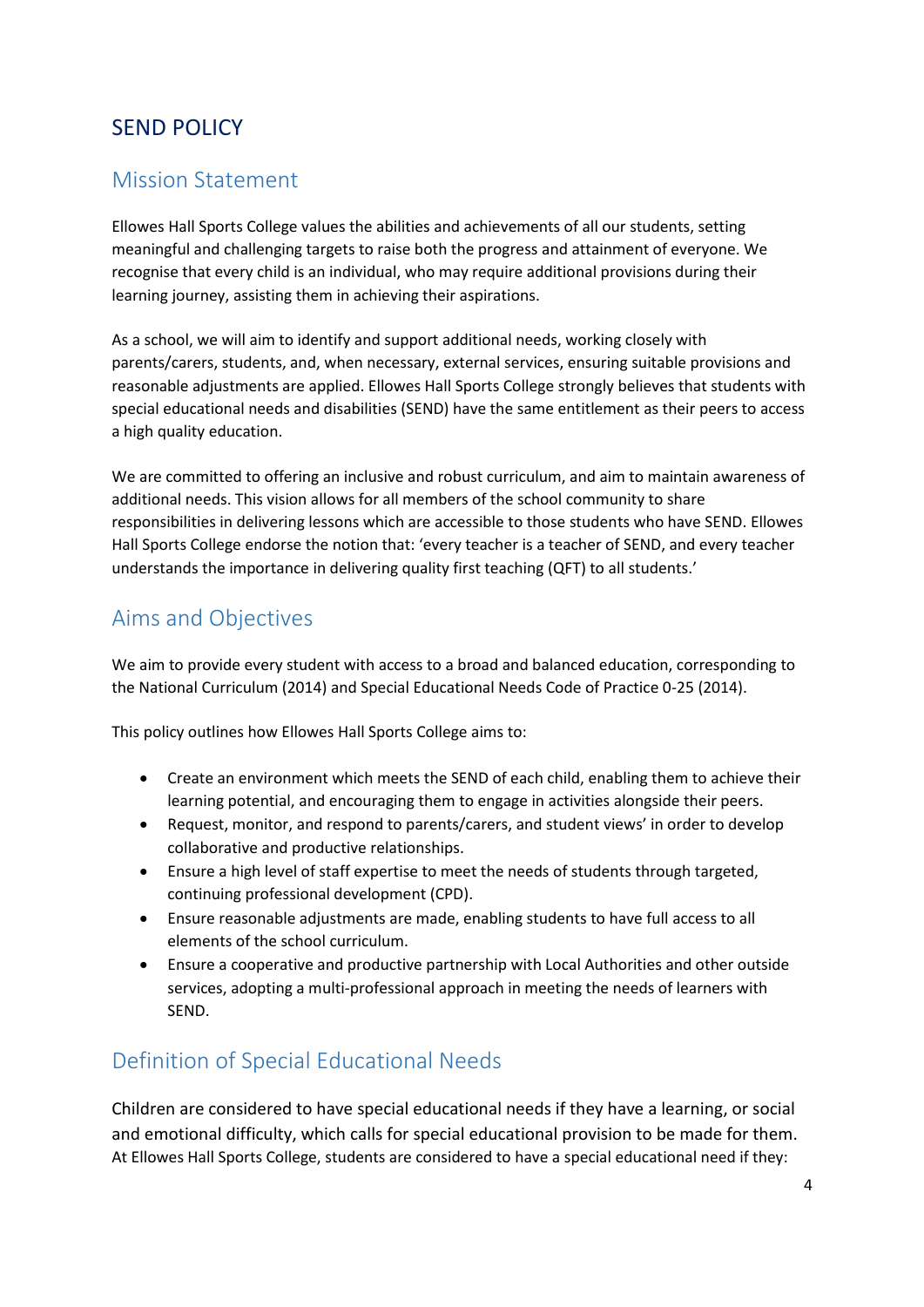- Have a significantly greater difficulty in learning than the majority of students of the same age.
- Have significantly greater difficulty in maintaining appropriate behaviour than the majority of students of the same age.
- Have a disability which prevents or hinders them from making use of educational facilities generally provided for children, of the same age, in schools within the area of the local education authority.

If required, students may be placed on the special educational needs register, receiving SEND Support, with the approval of parents/carers, to help the school better respond to one or more of the four areas of need identified in the Code of Practice:

- Communication and Interaction
- Cognition and Learning
- Social, Emotional, and Mental Health (SEMH) difficulties
- Sensory and Physical Impairment

The Governing Body will continue to have regard to the Code of Practice when carrying out its duties towards all students with SEND. As student needs should be seen as fluid, SEND strategies and interventions will be monitored for impact to ascertain whether removal from the SEND register is required. Should students make significant progress in their area(s) of need, Ellowes Hall Sports College will liaise with parents/carers to discuss the possible removal of students from the SEND register. The Special Educational Needs Code of Practice 0-25 (2014)

In accordance with the Equality Act 2010, those who have a physical or mental impairment that has a 'substantial' and 'long-term' negative effect on [the] ability to do normal daily activities' are recognized as having a disability. This definition includes sensory impairments and long term health conditions. Although students with special educational needs (SEN) may not be classified has having a disability, there may be a significant overlap. Consequently, where a disabled student requires special educational provision, they will also be covered by the SEN definition.

It is stipulated in the Code of Practice (2014), that 'Where a child or young person is covered by SEN and disability legislation, reasonable adjustments and access arrangements should be considered as part of SEN planning and review.' Additionally, schools and services should not discriminate against a student for a reason 'arising in consequence of a child or young person's disability.'

At Ellowes Hall Sports College, students with a disability or SEN, will be identified as part of the school SEND overview, so that provisions to meet their needs can be routinely planned for, and monitored. As students progress, they may be removed from SEND support. When monitoring progression, the below factors will be considered to determine whether they may have had an impact on student achievement:

- Disabilities.
- Attendance and punctuality (please refer to the school's Attendance Policy).
- Health, welfare, and wellbeing.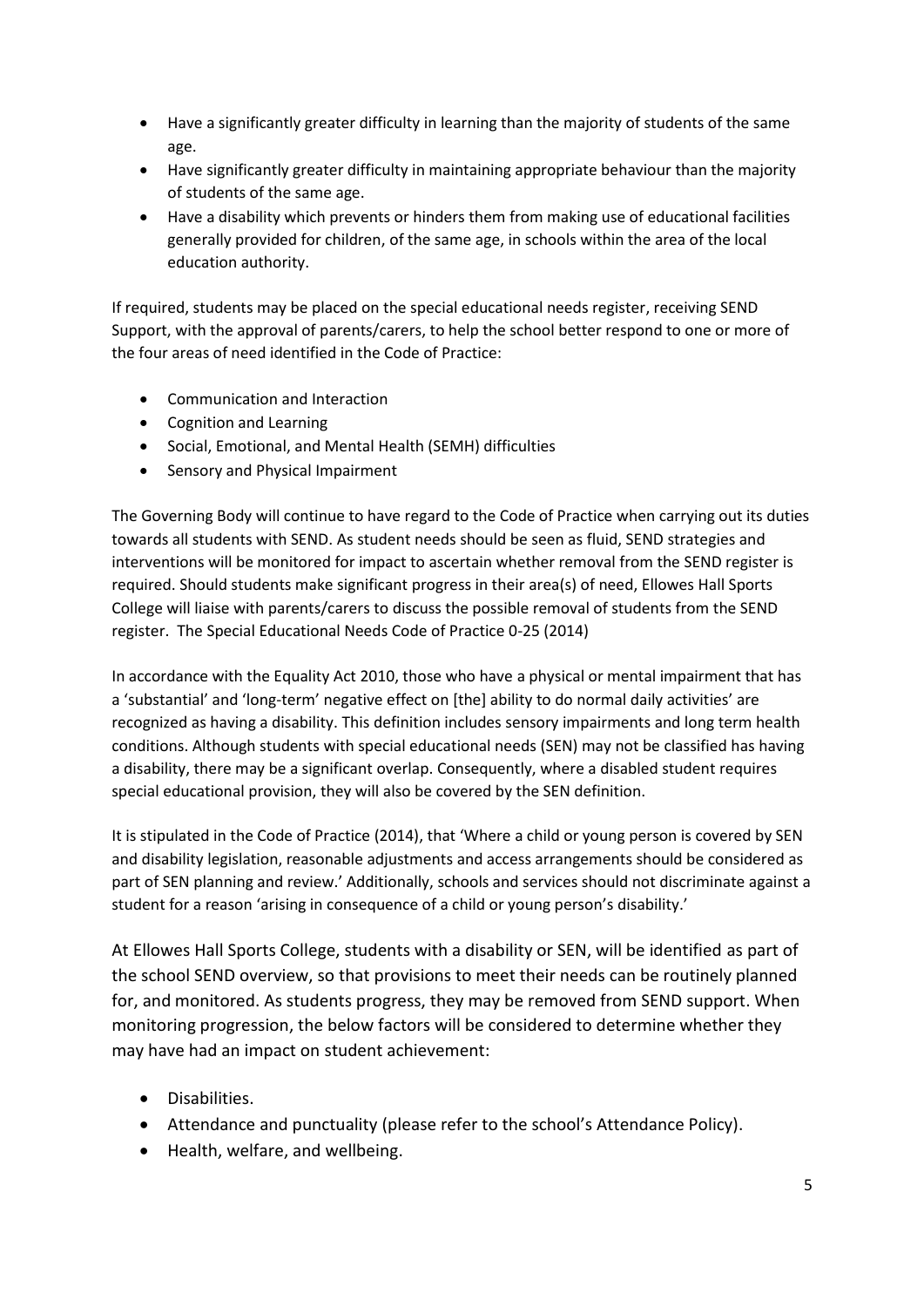- English as an additional language (EAL).
- Being in receipt of Pupil Premium (PP).
- Being a Looked After Child (LAC).

The monitoring and assessment of progress will be carried out by the SENCo in collaboration with: teaching staff, Learning Support Assistants (LSA), relevant external services (when they have been involved with the provision process), the Designated Safeguard Lead (DSL - where applicable), and Senior Leadership Team (SLT)/Head Teacher.

# <span id="page-5-0"></span>Identification and Assessment of Special Educational Needs and **Disabilities**

Ellowes Hall Sports College is committed to early identification, assessment and intervention of special educational needs, adopting a graduated response to meeting students' requirements in line with the Code of Practice.

Prior to working with students, we have to understand their needs. On entry, each student's current attainment will be assessed to provide an insight into their abilities. If a student has already been identified as having a special educational need in their previous setting, this information will transferred to the SENCo as part of a handover. This allows for the dissemination of relevant details and strategies to teaching and support staff, assisting the development of an appropriate curriculum.

If, despite significant support and intervention, the school has evidence that a student is not making sufficient progress, teachers will notify the SENCo of their concerns via the internal referral system. At this stage, the SENCo, in collaboration with relevant staff members, parents/carers, and students, may seek further advice, consultation, or assessment from external professionals.

Adequate progress can be identified as:

- Closure/reduction of the attainment gap between the student and their peers.
- Increased rate of student progress.
- The student's ability to access a full curriculum.
- Improvements both socially and academically.
- Developmental improvements.
- Increase in resilience and positive behavioural patterns.

#### <span id="page-5-1"></span>English as an Additional Language:

Lack of competence in English must not be equated with learning difficulties as understood by the Code of Practice. At the same time, students who have an additional language, and are making less progress by comparison to their peers and age related expectations, may have learning difficulties.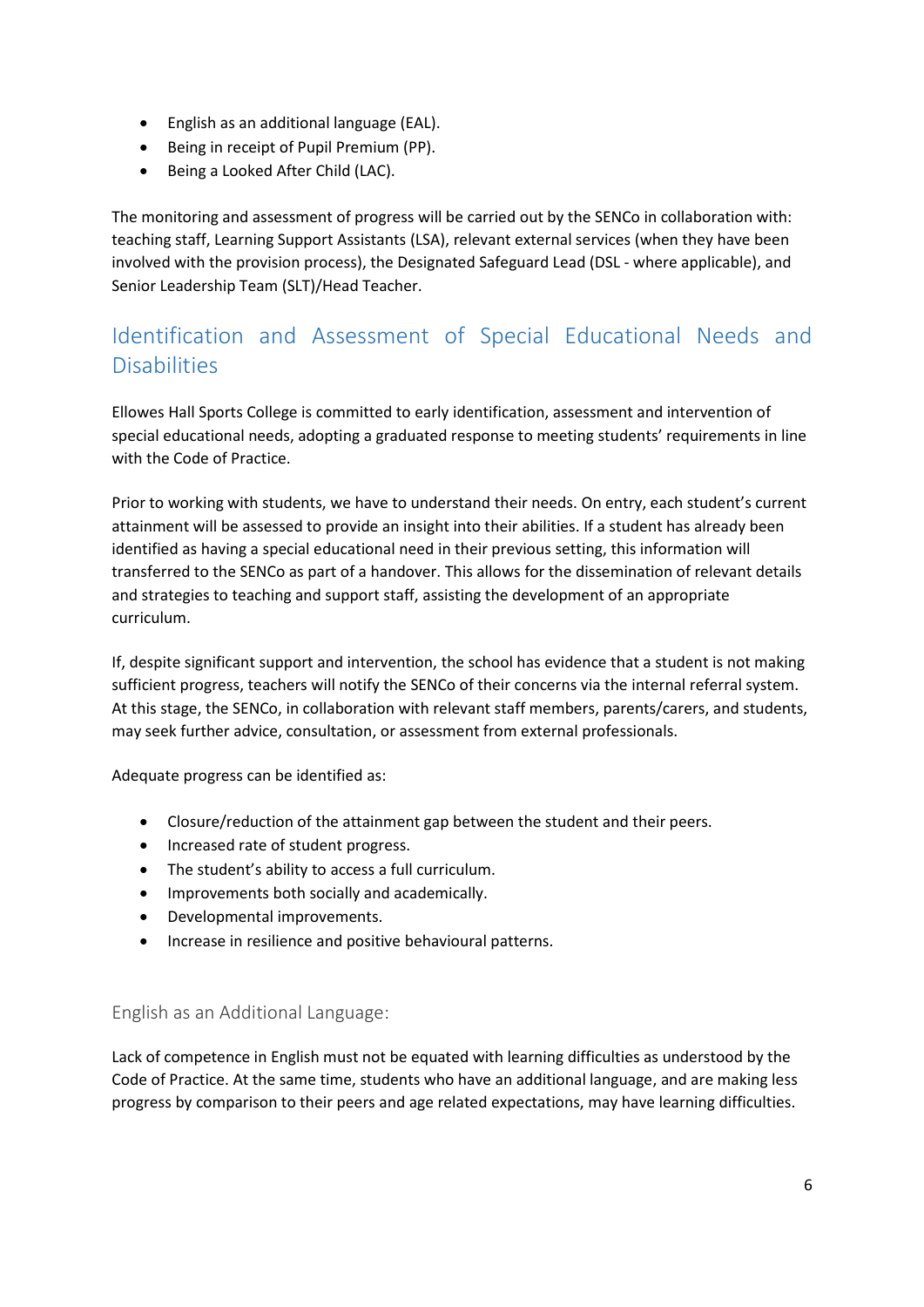The identification and assessment of the special educational needs of students whose first language is not English require particular care. A student must not be regarded as having a learning difficulty solely because the language, or form of language used at home, is different from the language in which he or she will be taught. Where there is uncertainty about an individual, the school will look carefully at all aspects of a student's performance. This will assist in establishing whether the problems they have are due to limitations in their command of the language predominantly used in their learning environment, or if it arises from special educational needs.

# <span id="page-6-0"></span>Graduated Approach to SEND Support

The support provided by Ellowes Hall Sports College consists of a three part process: 'Assess, Plan, Do, Review' (see Appendix One), in accordance with the Code of Practice, paragraph 5.38. This is an ongoing process which enables provisions to be revised and adapted, as understanding of student needs is gained. This process allows for the measured outcomes of applied strategies to be evaluated for effectiveness in supporting the student. The implementation of the process will be carried out in consultation with parents/carers, and the student, on a termly basis, to ensure a partnership is established, and all perspectives are taken into account, (Code of Practice, paragraph 5.37).

#### <span id="page-6-1"></span>Quality First Teaching (QFT):

As stipulated in the Code of Practice, paragraph 6.19, the first response to student needs should be 'high quality teaching', which targets 'areas of weakness'. At Ellowes Hall Sports College, all teachers are expected to deliver QFT that is differentiated and personalised.

The learning and attainment of all students is carefully monitored on a regular basis by: teachers, Heads of Department (HoD), Heads of Year (HoY), and members of the Senior Leadership Team (SLT). Students who are significantly below their expected range of progress and attainment will be identified as a concern, and reasons as to what may be causing this will be fully explored, in collaboration with relevant staff members.

Teachers will take steps to provide differentiated learning opportunities which will assist progression, and enable them to better understand strategies and teaching styles most suited to the student. If required, the strategies deployed can be undertaken with the advice of the SENCo, prior to any application of SEND Support. Should, once strategies are exhausted by teachers and HoD, there be no significant improvement, a referral will be made to the SENCo for full investigation.

#### <span id="page-6-2"></span>SEND Support:

Where it is determined that a student does have SEND, parents/carers will be formally advised and the student will be added to the SEND overview, and provision map. The aim of formally assessing strategies and student needs is to help the school ensure that effective provision is put in place, removing barriers to learning and facilitating progress from individual starting points.

When SEND Support is deemed necessary, the APDR process is applied; robust, specialised, and measurable strategies are deployed, in collaboration with parents/carers, and students. Students in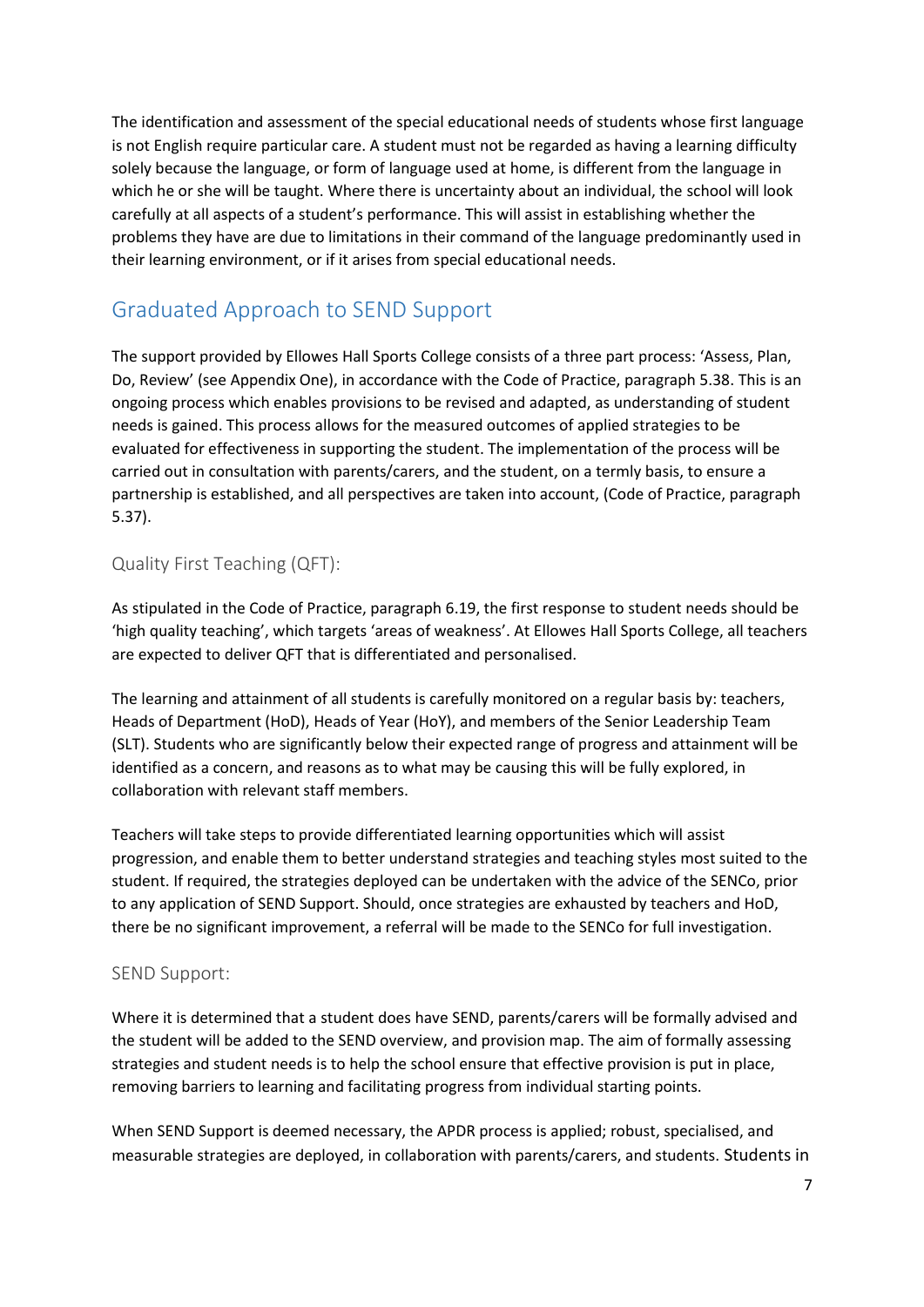receipt of SEND Support may also require access to external specialised services, who offer further insight into their areas of need, and are fully qualified within the relevant field to advise the school of viable interventions.

#### <span id="page-7-0"></span>Referral for an Education, Health and Care Plan (EHCP):

The majority of students with special educational needs or disabilities will have their requirements met by the school's SEND Support interventions. However, some students may benefit from an EHC needs assessment to determine whether it is necessary to make provision in accordance with an EHCP (Code of Practice, paragraph 9.1). The purpose of an EHCP is to make special educational provision to meet the needs of students, securing the best possible outcomes for them across education, health and social care, and prepare them for adulthood (Code of Practice, paragraph 9.2).

The application for an EHCP will combine information from:

- Parents/Carers.
- Social Care.
- Virtual Schools (for LAC students).
- SENCo.
- Health Professionals.
- External Services (those who have previously or are currently working with the student).

During the process, information will be gathered in relation to the current provision provided, actions that have been taken, and the outcomes of targets set. A decision will be made by a group of people from education, health and social care about whether the child is eligible for an EHCP. Parents/Carers have the right to appeal against a decision not to initiate a statutory assessment leading to an EHCP.

Further information about EHCPs can be found via the SEND Local Offer:

#### <https://www.dudley.gov.uk/resident/localoffer/>

*or* by contacting Dudley Special Educational Needs and Disability Information, Advice and Support Service (SENDIASS) on:

Dudley SENDIASS Helpline: 01384 817373

<https://www.dudley.gov.uk/resident/learning-school/parental-support/dudleysendiass/>

Email: [dudley.sendiass@dudley.gov.uk](mailto:dudley.sendiass@dudley.gov.uk)

For detailed information regarding EHCPs, please see the Code of Practice, Section 9:

[https://assets.publishing.service.gov.uk/government/uploads/system/uploads/attachment\\_](https://assets.publishing.service.gov.uk/government/uploads/system/uploads/attachment_data/file/398815/SEND_Code_of_Practice_January_2015.pdf) data/file/398815/SEND Code of Practice January 2015.pdf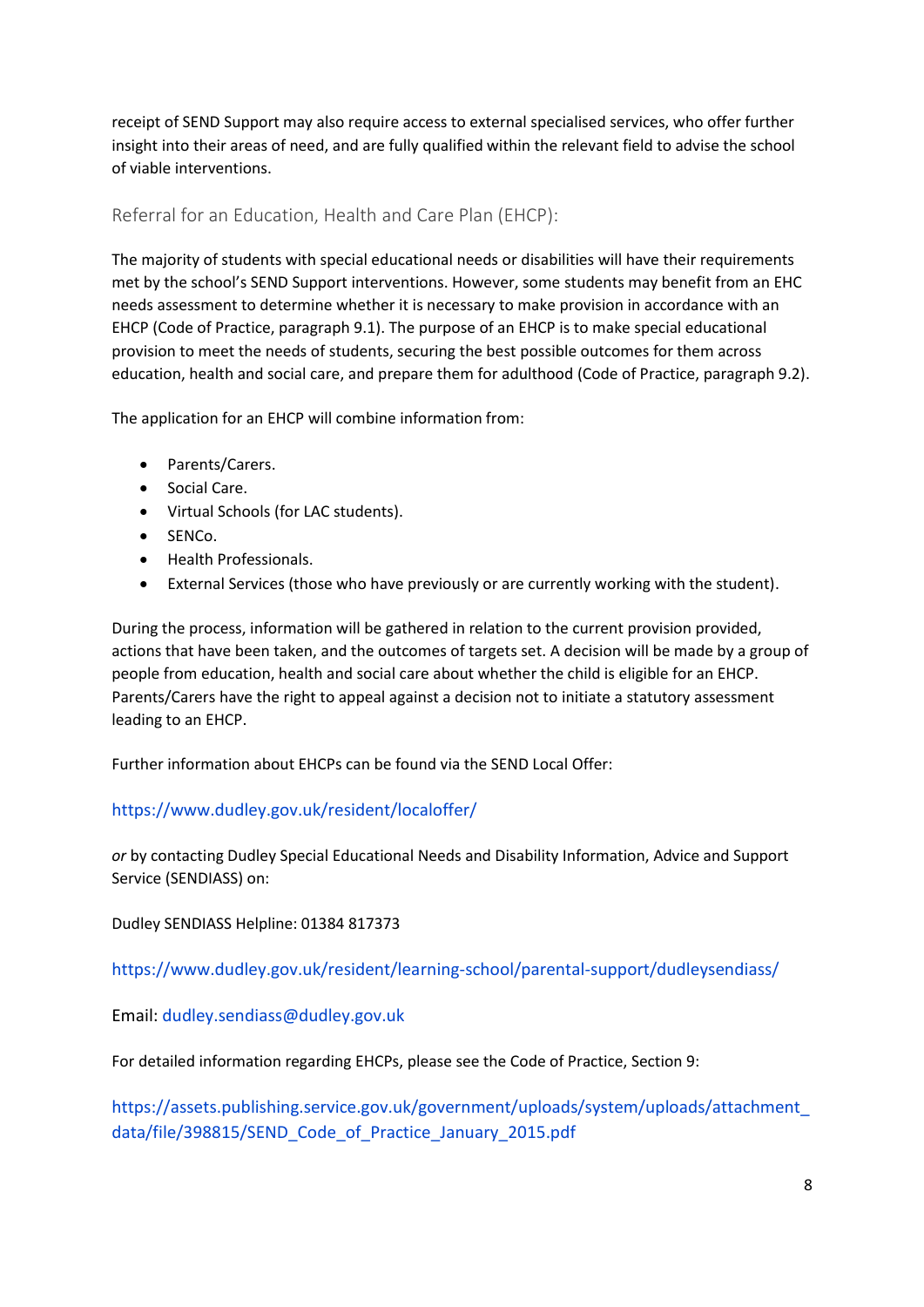# <span id="page-8-0"></span>Arrangements for Special Educational Provision

Ellowes Hall Sports College believe that 'every teacher is a teacher of SEND, and every teacher understands the importance in delivering quality first teaching (QFT) to all students.' To assist staff in perpetuating this notion, and providing QFT and SEND strategies, teaching staff (and support staff) are able to:

- Access the SEND Policy.
- Access the SEND Information Report.
- Access Pupil Provision Plans (PPP).
- Access One Page Profiles (OPP).
- Access QFT teaching strategies, readily available on the Teacher Toolkit.
- Access specific activities and strategies related to the most prevalent areas of need within the school.
- Access other supporting school policies, which offer supporting information in relation to the SEND Policy.
- Access Educational Endowment Foundation advice in relation to SEND.
- Access an overview and rationale to Learning Support Assistant (LSA) deployment.
- Access historical data and documentation related to individual students.
- Access information regarding Dudley's SEND Local Offer.
- Make referrals, via the Teacher Toolkit, to the SENCo.
- Have personal use of SEND CPD Booklets detailing information related to the most prevalent areas of SEND within the school.
- Partake in staff training sessions related to the Code of Practice, and prevalent SEND areas.

#### <span id="page-8-1"></span>Focused SEND Interventions:

Alongside the necessity for QFT, Ellowes Hall Sports College understand that, at times, students require more focused interventions and provision to assist progress and attainment. As part of our commitment to ensure the best possible outcomes for students who have SEND, the following support is available, dependent on suitability:

- KS3 nurture (variant) groups delivered by fully qualified Nurture Practitioners and operated in accordance with Nurture UK. Student needs are assessed via observations and Boxall Profiles to evaluate their suitability for the intervention, and investigate their areas of need.
- KS3 Academic Resilience Literacy and Numeracy groups, underpinned by The Six Principles of Nurture (See Appendix Two). Groups are offered to students with low KS2 prior attainment to ensure they become 'secondary ready'.
- Catch-Up Literacy and Numeracy support delivered on an individual basis by qualified practitioners. An allocated Learning Support Assistant (LSA) assesses student needs over several sessions, and begins specialised interventions based on the 'Catch-Up' concept. Although this is predominantly aimed at KS3 students, Ellowes Hall Sports College recognises that all age ranges may benefit from this intervention, depending on their ability.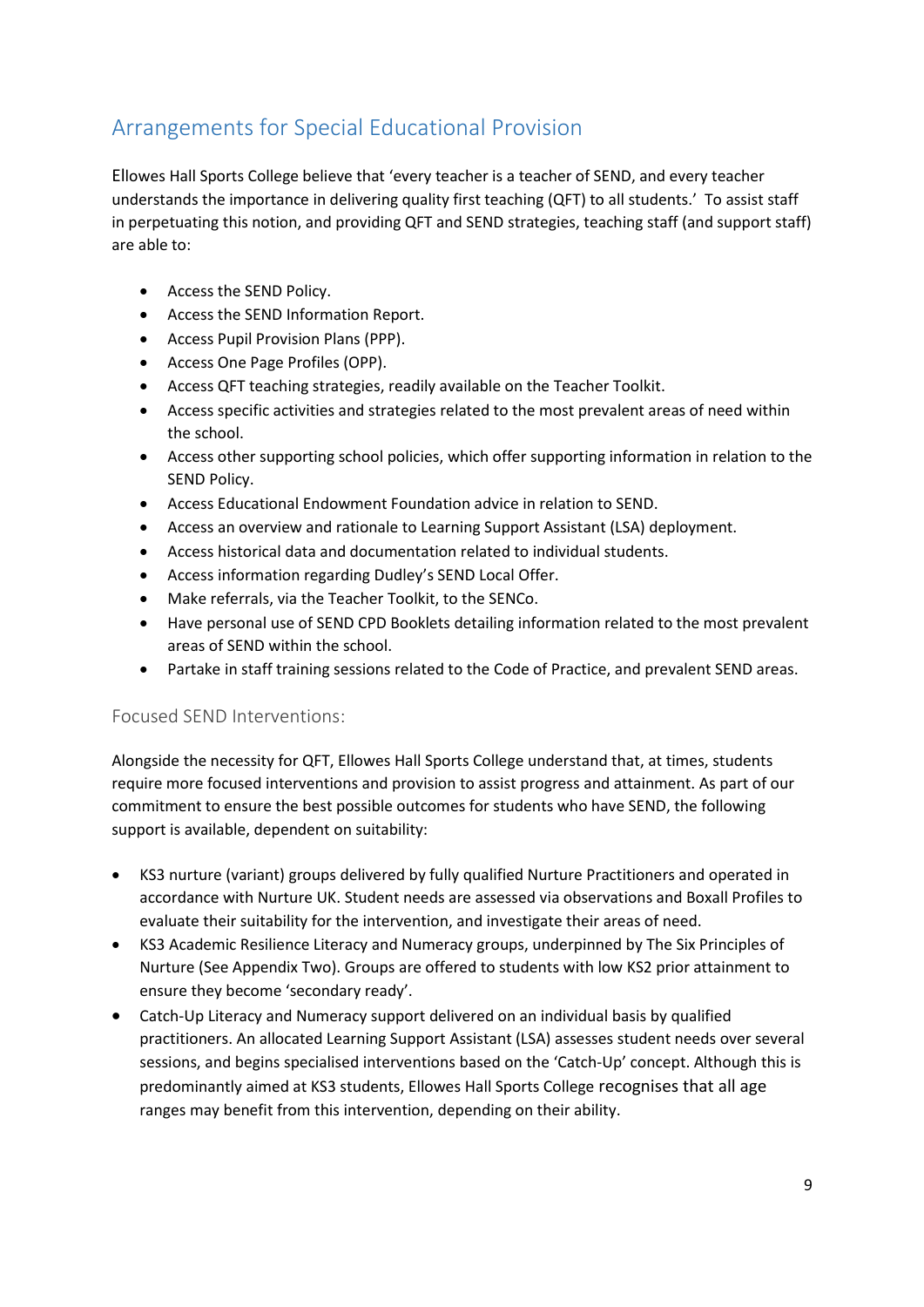- Homework Hub, overseen and coordinated by LSAs, offering support to students from all year groups. Students with an EHCP or LAC status are automatically invited to join this provision, however, this support is not exclusive to these students.
- Handwriting Support, overseen and coordinated by a Specialist LSA, and monitored for measurable outcomes. Staff are able to refer students for this support, and they will be assessed for suitability.
- KS4 Nurture support adapted to suit the needs of older students and coordinated by fully qualified Nurture Practitioners. Ellowes Hall Sports College offer a range of provisions underpinned by Nurture UK's core principles to support KS4 students with SEMH and SEND needs.

#### <span id="page-9-0"></span>Class Based Support:

- Individual Pupil Provision Plans, produced and uploaded to student Ello pages, providing all teaching staff with effective support strategies.
- In class support across the curriculum; LSAs work in class and under the direction of the subject teacher, following the EEF's Teaching Assistant deployment strategy, ensuring resilience and independence is encouraged amongst students.
- Specific and focused guidance for students with special educational needs to enable them to make choices which match their educational and social needs, enabling them to maximise their potential at KS4. This guidance is provided by HoY and the SENCo.
- Modified timetables for targeted students with SEMH needs in conjunction with HoY, the Director of Inclusion, and the SENCo.
- Use of laptops when external services have identified a specific need which may be assisted by an electronic device.
- Individual interventions dependent on a student needs, ranging from: advice about presentation, help with organisation, loaning of special pens/pencils/rulers, exercise books with coloured paper, and specialist support for speaking and listening exams.
- The SENCo works closely with the allocated SLT member who oversees Access Arrangements. This provision is carried out in conjunction with a fully qualified member of staff specilaising in the assessment of Access Arrangements, and, in some cases, external services, as well as the Examination Officer.

#### <span id="page-9-1"></span>Social, Emotional, and Mental Health (SEMH) Support:

• Both KS3 and KS4 students who are experiencing SEMH difficulties will, upon assessment of needs, have access to the SEND and Inclusion Department. The department is overseen by the SENCo, and offers a range of interventions to assist in meeting the needs of students who have barriers to learning. The department compromises a Restorative Room, which is supervised by the Inclusion Manager, under the guidance of the Director of Inclusion. Additionally, The Green Room, which is coordinated by a fully qualified Nurture Practitioner, and assisted by highly skilled LSAs, provides support for students with SEMH needs who require personalised provisions. Students with short term medical, or temporary access problems, are also supported within the department until they are able to return to full health.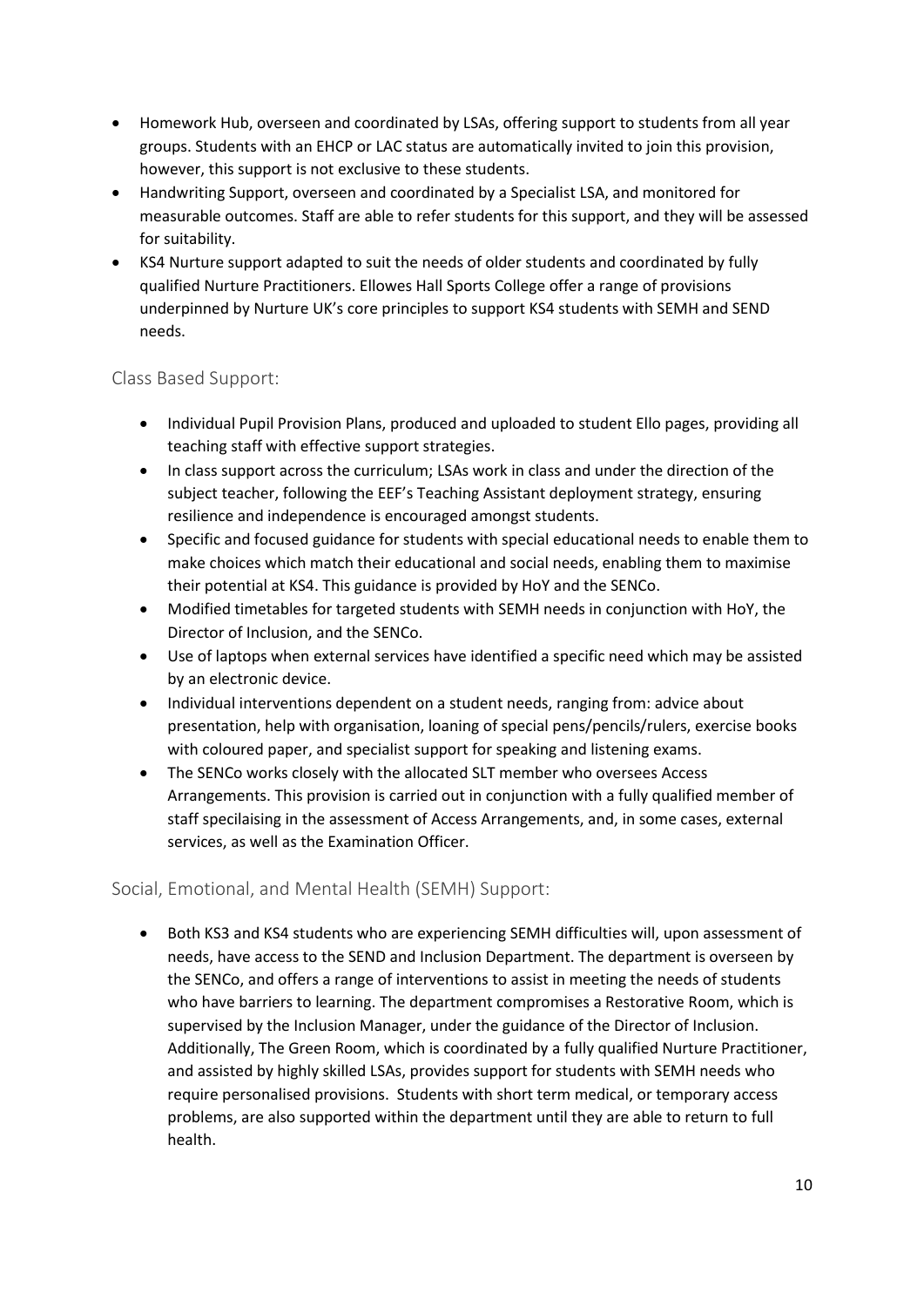- Reintegration programmes are organised by the SENCo in collaboration with HoY, the Director of Inclusion, and Nurture Practitioners.
- Counselling is available and delivered by an external service, alongside allocated practitioners from the Mental Health Support Team Trail Blazer.
- Nurture Groups are offered to KS3 students upon completion and evaluation of Boxall Profiling. Students are grouped in accordance with their year and developmental needs. KS4 students can access a range of small group support underpinned by The Six Principles of Nurture. In accordance with Nurture UK, groups are coordinated by fully qualified Nurture Practitioners, who hold a national certificate in professional practice.
- As part of a whole school approach, PSHE is overseen and coordinated by an allocated member of staff who works closely with: the SENCo, Director of SEND, Director of Inclusion, and Nurture Practitioners, to ensure SEMH needs are understood by students. A specific scheme of work is established and delivered to all year groups to raise self-awareness regarding emotional needs and resilience.
- In matters concerning Safeguarding, confidentiality means that any conversation or information given will be treated as confidential, and reported directly to the Designated Safeguarding Lead (DSL); it will not be shared indiscriminately with others. However, in order to protect the best interests of students, limited information may be provided on a strictly 'need to know' basis, with other professionals, enabling action to be taken by the appropriate people. For further information, please reference the school's Safeguarding Policy.
- Looked After Child/Children (LAC) are overseen by the SENCo, who is also allocated as the Designated Teacher (DT) for LAC. Personal Education Plan (PEP) reviews are completed by the DT only, and in the event of their absence, it is acknowledged that meetings may require rescheduling, or to be led by the DSL, if alternative dates are not agreed to by Virtual Schools. Additional needs are met by personalised interventions, initiated by the student's team, including the DT. Where it is felt that a LAC student is in requirement of external services such as counselling, the provider is agreed upon by the Social Care Team, Virtual School, and DT. Should the school feel that a LAC requires SEND, SEMH, or Restorative interventions, the team working with the student, including carers, will be notified, and the DT will initiate and oversee the provision. The DT forms a central point of contact for the student's external team, and internal school processes, in all matters.

## <span id="page-10-0"></span>Liaising with External Services

External support services are important in helping the school identify, assess, and make provision for students with SEND. Referral to services will be made by the SENCo in discussion with: HoY, SLT, and teachers. All external services involvement will be carried out with the permission of parents/carers. For a full list of external services used, please see Appendix Three.

## <span id="page-10-1"></span>Admissions for students with additional needs

For admissions, please refer to the Ellowes Hall Admission Policy and Arrangements on the school's website. All applications to Ellowes Hall must be made through Dudley Local Authority School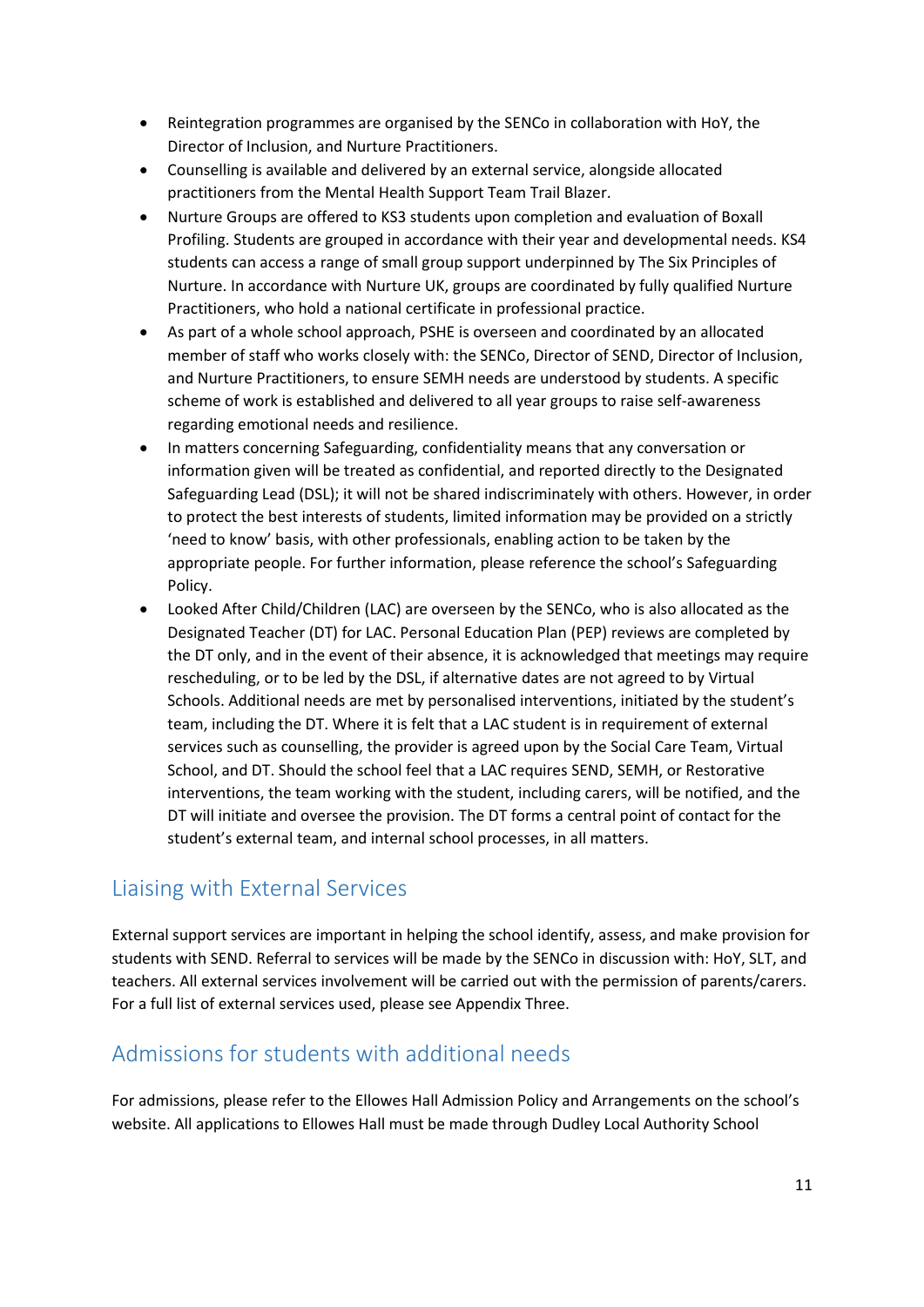Admissions. Admissions for children with Education, Health and Care Plans are undertaken via a consultation process.

#### <span id="page-11-0"></span>**Transition**

#### <span id="page-11-1"></span>Primary Transition:

The SENCo works with primary school colleagues to ensure a transition plan is in place for all students with an EHCP or SEND Support; the work carried includes SLT/SENCO visits to primary schools. As part of the transition period students attend an Induction Week, with those acknowledged as having SEND joining a bespoke session, compromising a 'Getting to Know You' presentation delivered by the SENCo, an introduction to the SEND Team, followed by a 'Nurture Taster Session'. In addition, LSAs are deployed in lessons, throughout the entirety of the week, to conduct student observations forms, and build positive working relationships. Where possible, parents/carers of students who have an EHCP, or SEND Support, will be invited to attend a meeting with the SENCo to discuss more detailed transition plans, and complete a One Page Profile (OPP). If this is not suitable, all parents/carers and students will receive a 'Welcome Pack' posted or emailed, directly.

#### <span id="page-11-2"></span>Post 16 Transition:

Towards the end of KS3, and throughout KS4, students are encouraged to visit colleges and explore Post 16 courses. At GCSE level, we work closely with Connexions and an allocated careers advisor to ensure relevant paperwork is completed for students with EHCPs, and those who are in receipt of SEND Support. If students partake in SEND, SEMH, or Restorative interventions, at any point, they will also be encouraged to consider future career aspirations, and Nurture Provision incorporates elements of careers advice.

During KS4 transition, all information is passed to college SENCos. Where appropriate, further meetings between school and Post 16 settings may take place to facilitate a more detailed transition. In addition, final EHCP reviews are arranged between the SENCo, Local Authority, and relevant external services, to determine the provisions required for KS5.

## <span id="page-11-3"></span>Supporting Students with Medical Conditions

Ellowes Hall Sports College recognises that medical conditions should be fully supported, enabling students to have access to education, including school trips and Physical Education. Some students with medical conditions may be disabled, and where this is the case, the school will comply with its duties under the Equality Act 2010.

#### <span id="page-11-4"></span>Working with Students

At Ellowes Hall Sports College, consulting with students who have SEND, regarding their education, is of the upmost importance. The school values Student Voice, involving them in decisions regarding their provision. Students with an EHCP are invited to contribute their thoughts and feelings during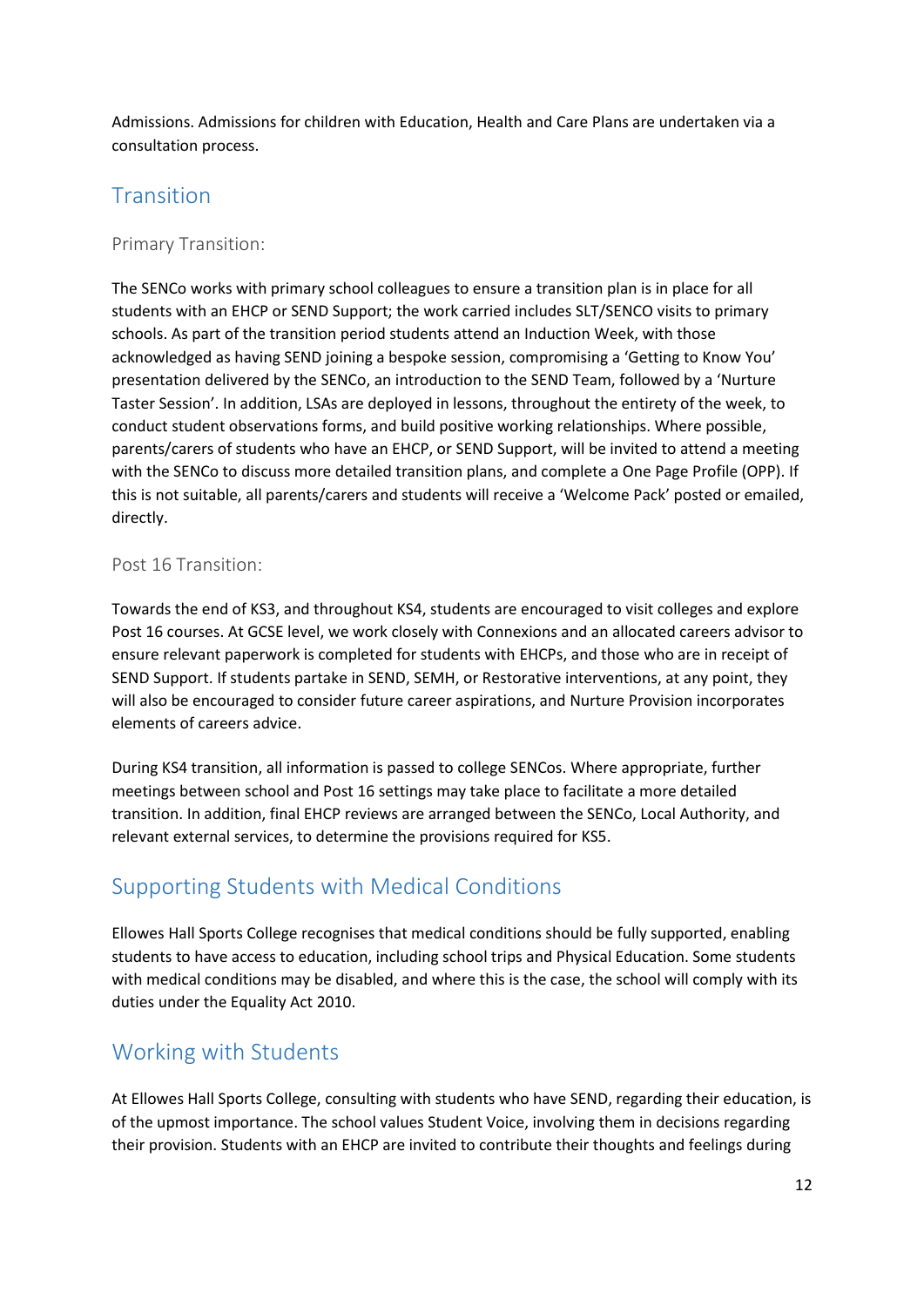the annual review process, LAC are invited to PEP reviews, and partake in the completion of necessary documentation, whilst students in receipt of SEND Support are asked to complete One Page Profiles to help form strategies for support.

# <span id="page-12-0"></span>Working with Parents/Carers

A collaborative working approach with parents/carers is a priority in enabling students with SEND to achieve their potential. Ellowes Hall Sports College recognises that parents/carers hold vital information and have knowledge and experience to contribute to the shared view of student needs and the best ways of supporting them.

Parents/carers are encouraged to contact the school in a variety of ways, and when requested, meetings can be arranged to take place at a mutually agreeable time. Parents/carers of students with an EHCP are invited into school for annual review meetings. Both students and parents/carers are asked about their views regarding progress, learning, and support. The meeting gives parents/carers the opportunity to raise any concerns they may have regarding the student's special educational needs and the support received.

The SENCo will be available to meet parents/carers during all consultation evenings within the school calendar. All correspondence regarding individual needs and interventions are communicated home to parents/carers to ensure they are fully informed and updated with their child's learning. If necessary the SENCo will invite parents/carers into school to discuss any concerns, extra support, and to celebrate success.

## <span id="page-12-1"></span>Training and Resources

We aim to keep all staff up to date with relevant legislation, training, and developments, enabling them to support students, with confidence. The SENCo attends SEND courses, including Dudley's SENCo Network Meetings, in order to keep up to date with local and national developments. At Ellowes Hall Sports College, we recognise the need to train all of our staff in relation to SEND matters, and the SENCo, under SLT guidance, ensures CPD opportunities are suited to school development priorities and the most prevalent student needs.

## <span id="page-12-2"></span>Roles and Responsibilities

#### <span id="page-12-3"></span>The Governing Body:

The Governing Body challenges the school and its members to secure necessary provision for students identified as having SEND. They ensure all staff are aware of the importance of providing a high quality education for students with SEND, whilst overseeing the effective use of funds and resources.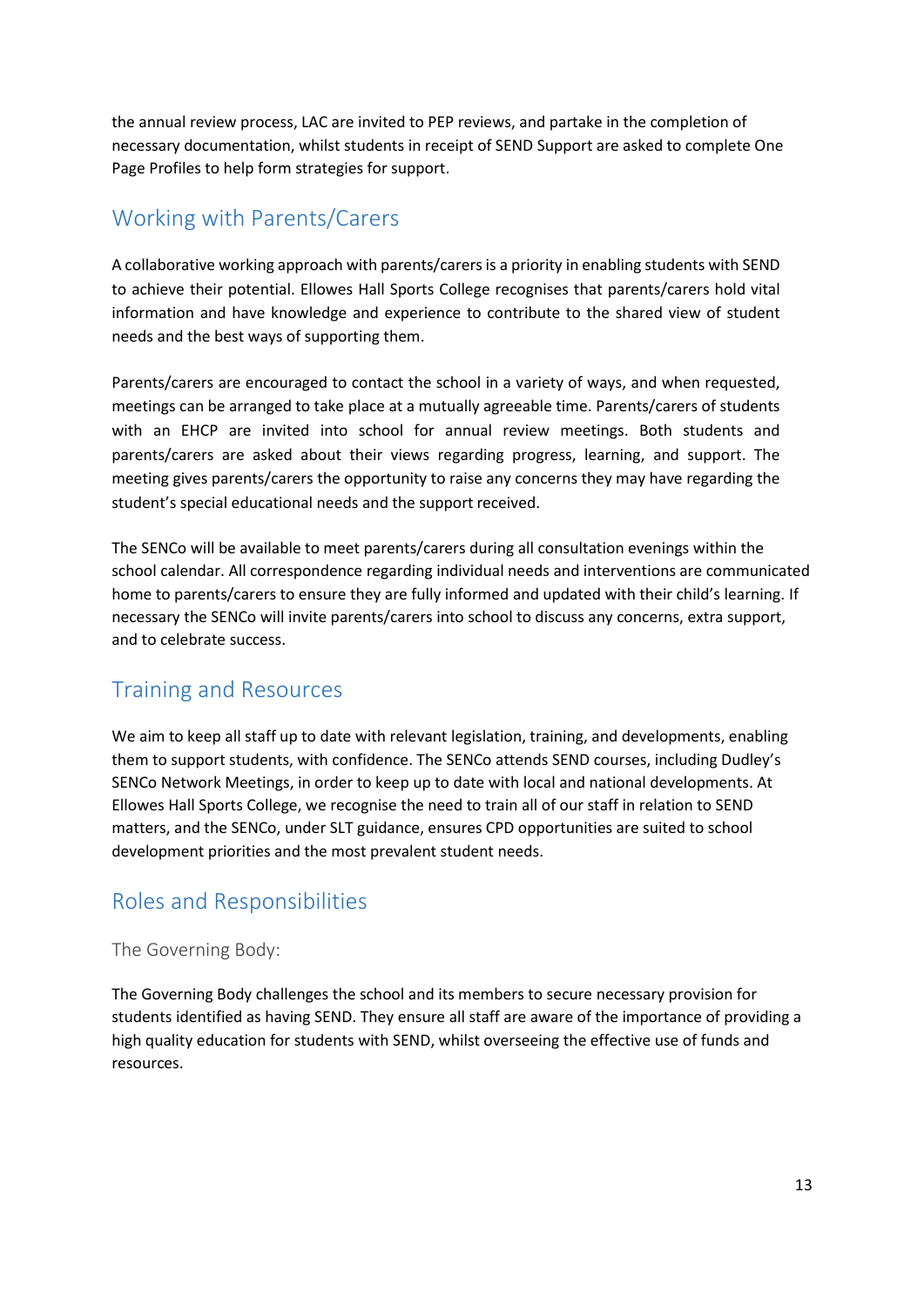#### <span id="page-13-0"></span>Senior Leadership Team (SLT) and the Head Teacher

Department Improvement Plans (DIP) form part of the School Improvement Plan (SIP), and the manner in which SEND provisions are delivered are closely monitored by the SLT, and authorised by the Head Teacher.

#### <span id="page-13-1"></span>Coordination of SEND

At Ellowes Hall Sports College, SEND provisions are led and coordinated by the SENCo, who is overseen by the Director of SEND. As part of this role, the SENCo ensures the timely completion of: annual reviews, PEP reviews, updating and maintaining the provision map, disseminating strategies of support, liaison with parents/carers, staff, and outside agencies, and the timetabling and deployment of LSAs. The SENCo also oversees the SEND Department and interventions offered to students.

#### <span id="page-13-2"></span>Teachers

Class teachers have a responsibility to deliver QFT and suitable educational provision within the classroom for students who have SEND. Teachers are responsible for liaising with Tutors, HoY, parents/carers, and the SENCo regarding the student's learning developments. Their work will entail, at times, directing and advising LSAs within the classroom, alongside ensuring they provide highly differentiated work to ensure it is accessible for students who have SEND.

#### <span id="page-13-3"></span>Learning Support Assistants

LSAs work mainly within classroom settings supporting children who have SEND, and, in particular, those who have EHCPs. Ellowes Hall Sports College does not promote the 'velcro effect', and LSA deployment ensures that students experience inclusivity, and learn the importance of independent learning. To do so, and in correspondence with the Education Endowment Foundation's (EEF) 'Making the best use of teaching assistants' report (2020), the school applies the 'Self-Scaffolding Framework'. This ensures the correct level of support is used at the correct time, but also that students are comfortable to request help when needed, whilst gradually building confidence and resilience to tackle tasks with decreasing assistance.

In addition, the team of highly skilled LSAs conduct small group and 1:1 literacy, numeracy, handwriting, and SEMH interventions. Nurture Groups are coordinated and delivered by a specialist LSA who holds a Nurture Practitioner qualification, whilst the school is able to offer further specialisms in Mental Health First Aid, and Catch-Up Literacy and Numeracy sessions.

#### <span id="page-13-4"></span>Bullying

Ellowes Hall Sports College adopts a zero tolerance regarding bullying, and ensures to mitigate the risk of any such acts towards vulnerable learners. For further information, please refer to the school's Anti-Bullying Policy.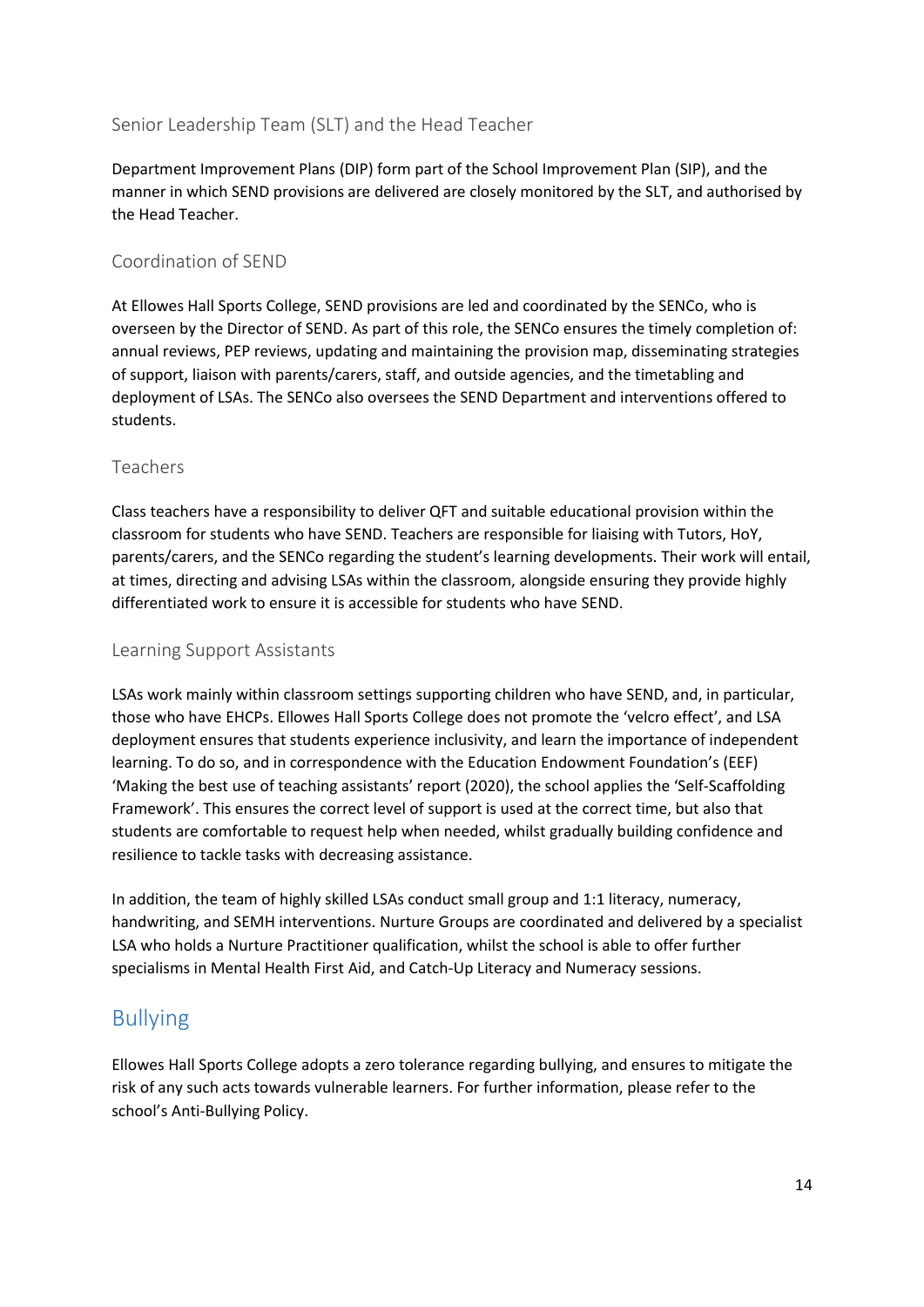# <span id="page-14-0"></span>Accessibility

We are committed to meeting the needs of students with SEND and aim to ensure that they have access to a broad, balanced and relevant curriculum, including activities outside the classroom such as educational visits (please see the school's Accessibility Plan). The school's extra-curricular enrichment is open to all students and the SEND Team supports and promotes participation in any of the offered activities.

## <span id="page-14-1"></span>**Complaints**

Complaints regarding students with SEND, about their provision, or any other matter, should follow the school's 'Complaints Policy', which can be found on the school's website. Complaints for children with SEND will comply with The Special Educational Needs and Disability Regulations 2014 and will follow the Ellowes Hall School Complaints Procedure in liaison with the SENCo, and, if applicable, in coordination with the Director of SEND.

# <span id="page-14-2"></span>Reasonable Adjustments

In accordance to The Equality Act 2010, responsible bodies, such as schools, are expected to make reasonable adjustments for students with identified special educational needs and disabilities. Ellowes Hall Sports College understands that such needs pose barriers, or difficulties, when students access their educational settings, by comparison to peers of the same age. As a consequence, the school acknowledges that it will be necessary to consider individual requirements when applying school policies and procedures and suitable adjustments will be planned in collaboration between the SENCo and Director of Inclusion.

When considering the application of reasonable adjustments, the responsible body will refer to: The Equality Act 2010, the SEND Code of Practice 0 to 25 years, 2014, and the Children and Families Act 2014. Information regarding reasonable adjustments are outlined also outlined in the school's Conduct Policy.

For more detailed information regarding reasonable adjustments, please consult:

- The Children and Families Act, <http://www.legislation.gov.uk/ukpga/2014/6/contents/enacted>
- The Code of Practice, [https://assets.publishing.service.gov.uk/government/uploads/system/uploads/attachment\\_](https://assets.publishing.service.gov.uk/government/uploads/system/uploads/attachment_data/file/398815/SEND_Code_of_Practice_January_2015.pdf) [data/file/398815/SEND\\_Code\\_of\\_Practice\\_January\\_2015.pdf](https://assets.publishing.service.gov.uk/government/uploads/system/uploads/attachment_data/file/398815/SEND_Code_of_Practice_January_2015.pdf)
- The Equality Act[: http://www.legislation.gov.uk/ukpga/2010/15/contents](http://www.legislation.gov.uk/ukpga/2010/15/contents)

## <span id="page-14-3"></span>Monitoring and Reviewing of the SEND Policy

External services are reviewed at the end of each financial year. The SEND Policy is reviewed annually and updated as necessary.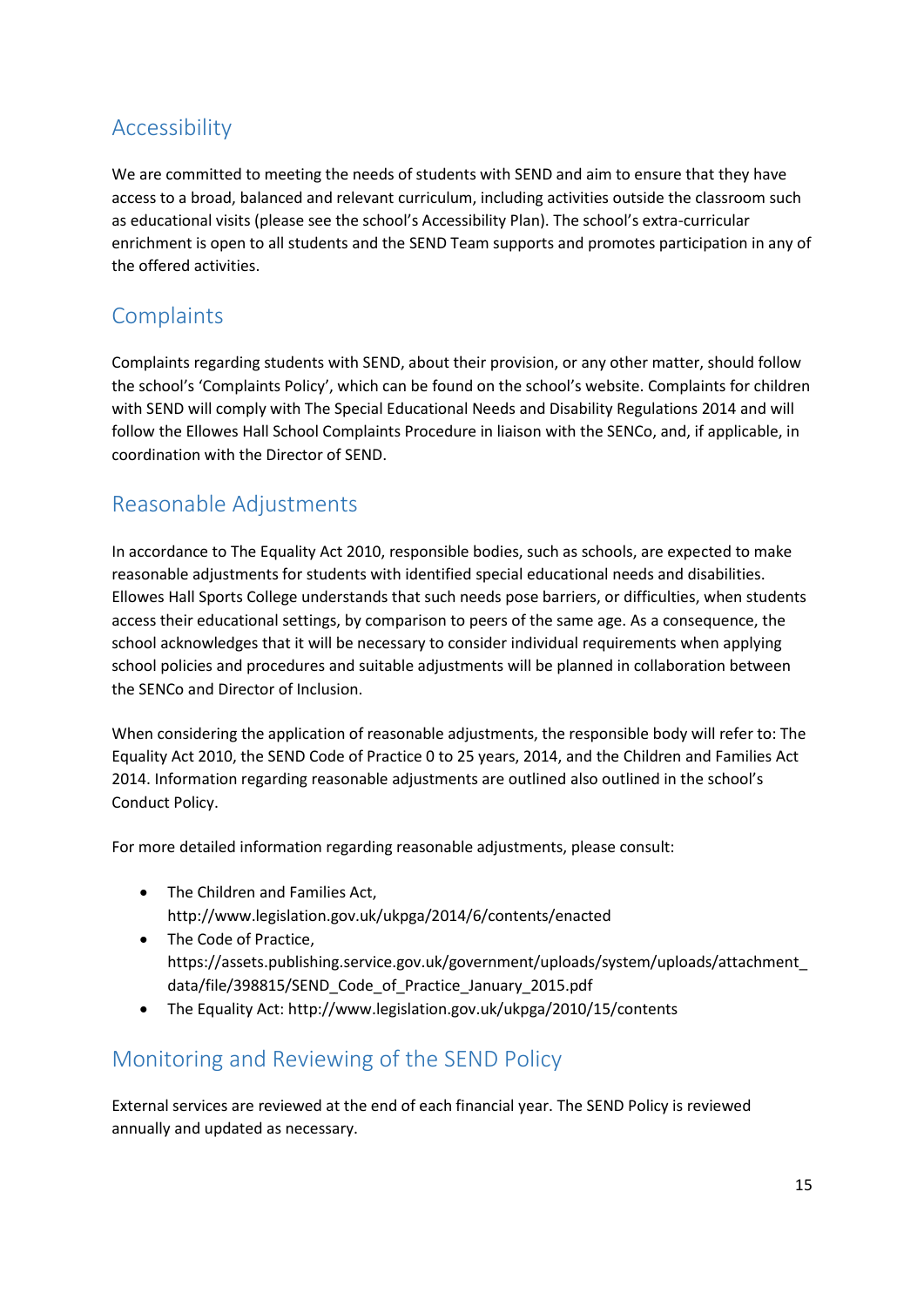# <span id="page-15-0"></span>Links with other Policies

It is advised that all policies should be read in conjunction with one another and are accessible on the school's website. Policies referenced within in this document include: the Conduct Policy (2020), the Safeguarding Policy (2020), the Attendance Policy (2020), and the Anti-Bullying Policy (2019).

# <span id="page-15-1"></span>Statutory Requirements

This policy complies with the statutory requirements outlined in the SEND Code of Practice 0-25, (2014). The policy has been written with reference to the following guidance documents:

- Equality Act 2010.
- Special Educational Needs Code of Practice 0-25 (2014).
- National Curriculum (2014).
- Children and Families Act (2014).

# <span id="page-15-2"></span>Covid-19

Due to the impact of Covid-19, provisions outlined within this policy may be adapted to meet the health and safety guidelines established by central government. It will not be possible to provide all listed provisions whilst restrictions and zones are in place, but we will consider the needs of individuals, and make reasonable adjustments in collaboration and with the guidance of external services, and Dudley SEND.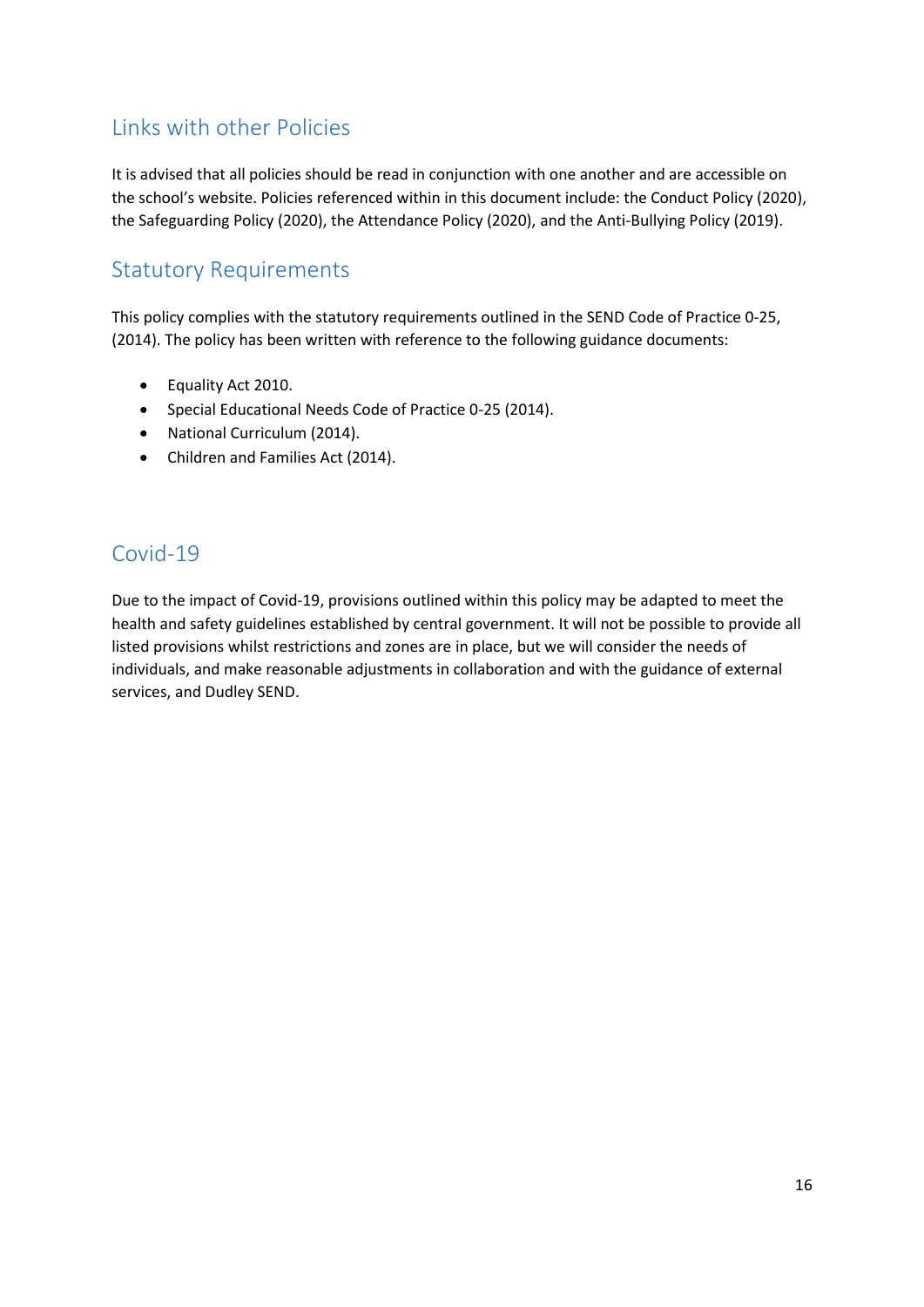

# <span id="page-16-0"></span>Appendix One (Assess, Plan, Do, Review)

A graduated response to assess and plan for student needs is adopted using the APDR process: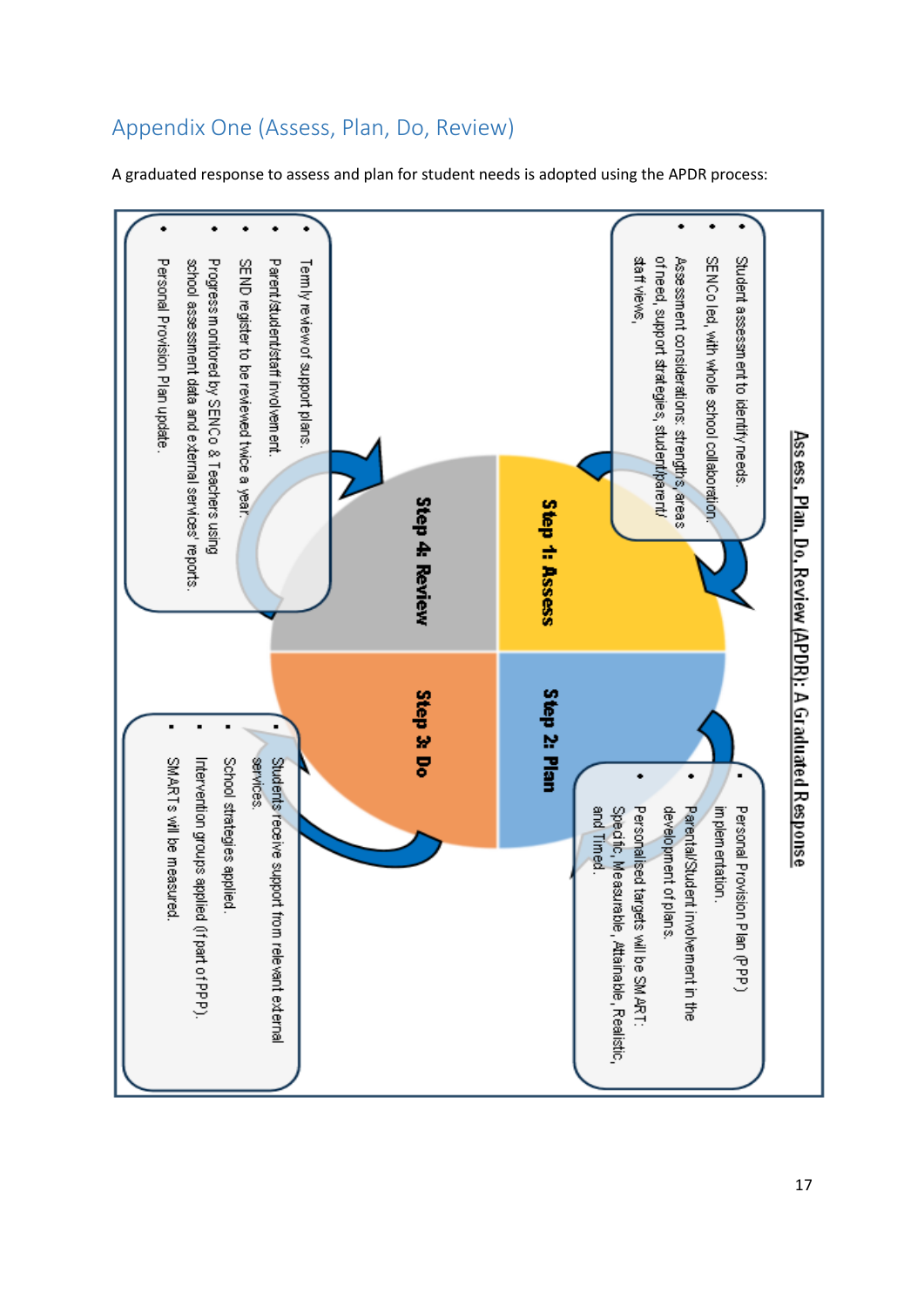# <span id="page-17-0"></span>Appendix Two (The Six Principles of Nurture)

The concept of Nurture highlights the importance of social environments and the significance of social and emotional skills in relation to wellbeing and behaviour. Nurture UK promote the following principles and their application school wide:

- 1. Children's learning is understood developmentally
- 2. The classroom offers a safe base
- 3. The importance of nurture for the development of wellbeing
- 4. Language is a vital means of communication
- 5. All behaviour is communication
- 6. The importance of transition in children's lives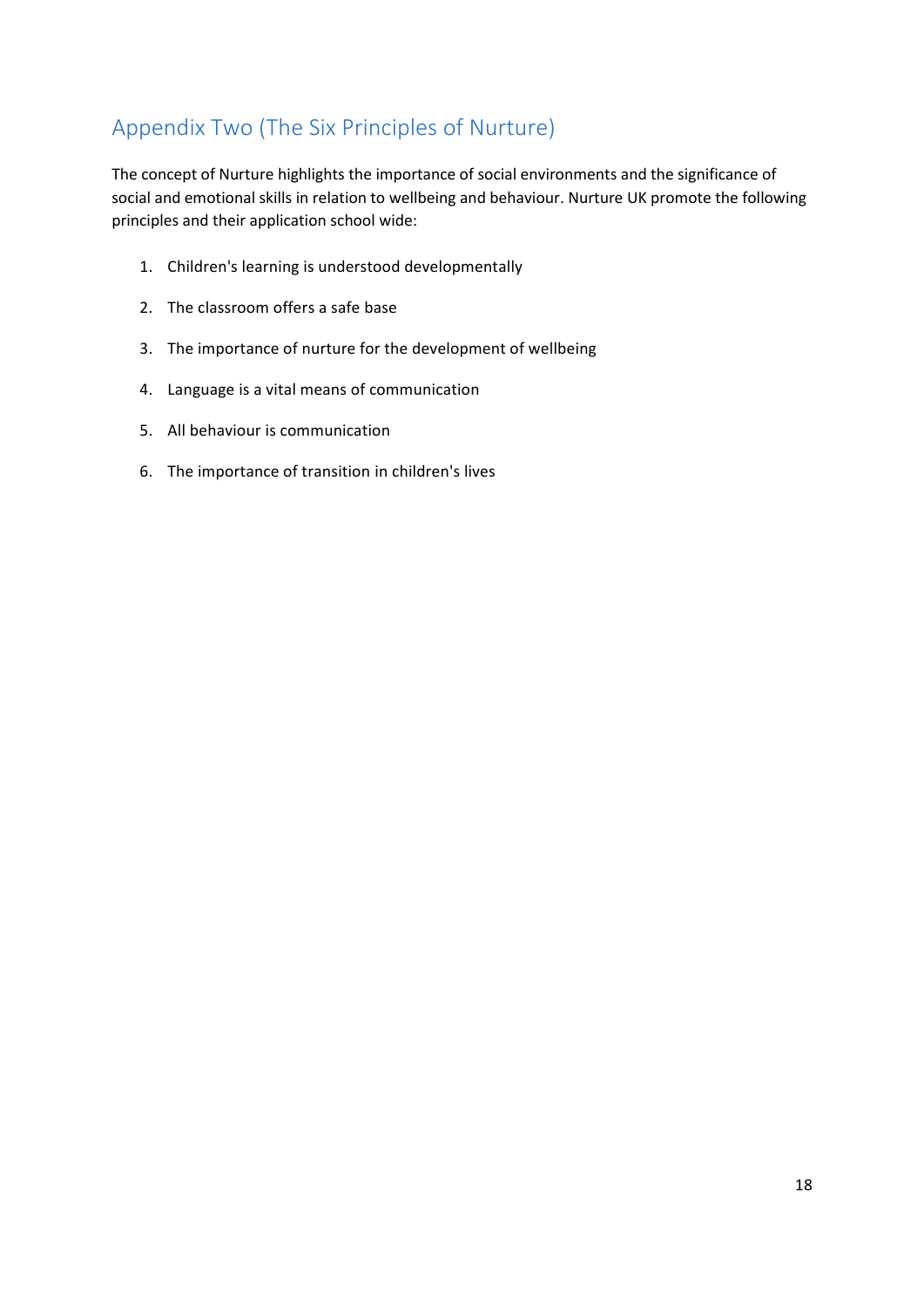# <span id="page-18-0"></span>Appendix Three (External Services)

External Support Services who work closely with the school in order to support student needs:

| Hearing Impairment Team (HI)           | Members of the Sensory Inclusion Team support                                                                                                                                               |
|----------------------------------------|---------------------------------------------------------------------------------------------------------------------------------------------------------------------------------------------|
|                                        | individuals with hearing impairments and monitor their                                                                                                                                      |
|                                        | progress across the curriculum. This involves termly or                                                                                                                                     |
|                                        | annual checks to monitor the effectiveness of hearing                                                                                                                                       |
|                                        | aids, if worn, and the management of these aids by the                                                                                                                                      |
|                                        | student. Advice is given to the school.                                                                                                                                                     |
| <b>CAMHS</b>                           | CAMHS Dudley is a community mental health service                                                                                                                                           |
|                                        | based within the Dudley Borough. The service is based at                                                                                                                                    |
|                                        | The Elms Health Centre and provides a service to                                                                                                                                            |
|                                        | children and young people up to the age of 16 years old                                                                                                                                     |
|                                        | who have a Dudley GP.                                                                                                                                                                       |
| <b>Autism Outreach Service</b>         | The Autism Outreach Service supports pupils with a diagnosis of<br>autism, Autism Spectrum Disorder (ASD) and Asperger syndrome<br>in mainstream schools as well as to families in the home |
| Visual Impairment Team (VI)            | Members of the Sensory Inclusion Team support individuals                                                                                                                                   |
|                                        | with visual impairments and monitor their progress across the                                                                                                                               |
|                                        | curriculum according to need. This involves regular checks to                                                                                                                               |
|                                        | monitor student's vision usually termly or bi-annually. Advice                                                                                                                              |
|                                        | and strategies are given to the school.                                                                                                                                                     |
|                                        | Members of this team offer therapy to individuals who have                                                                                                                                  |
| Speech and Language Therapy<br>(SaLT)  | speech and language difficulties. They provide regular checks in                                                                                                                            |
|                                        | school, inviting parents to appointments. Updates are posted to                                                                                                                             |
|                                        | both the school and parents advising of progress, and strategies                                                                                                                            |
|                                        |                                                                                                                                                                                             |
|                                        | for application.                                                                                                                                                                            |
| Learning Support Services (LSS)        | Learning Support Services provide a wide range of assessments                                                                                                                               |
|                                        | to evaluate cognition, processing speeds, literacy, and                                                                                                                                     |
|                                        | numeracy levels. The service can also offer Dyslexia Screening,                                                                                                                             |
|                                        | if it is felt necessary, which could form a vital part of the                                                                                                                               |
|                                        | Dudley's Dyslexia Pathway. This purchased service is deployed                                                                                                                               |
|                                        | after initial APDR processes, and school strategies, if it is felt that                                                                                                                     |
|                                        | interventions applied haven't assisted the student in making                                                                                                                                |
|                                        | progress.                                                                                                                                                                                   |
| <b>Educational Psychology Services</b> | The school's Educational Psychologist assesses students                                                                                                                                     |
| (EPS)                                  | referred by SENCo. The Educational Psychologist's report on a                                                                                                                               |
|                                        | student is a fundamental part of any referral for additional                                                                                                                                |
|                                        | support. The Educational Psychologist also visits parents/carers                                                                                                                            |
|                                        |                                                                                                                                                                                             |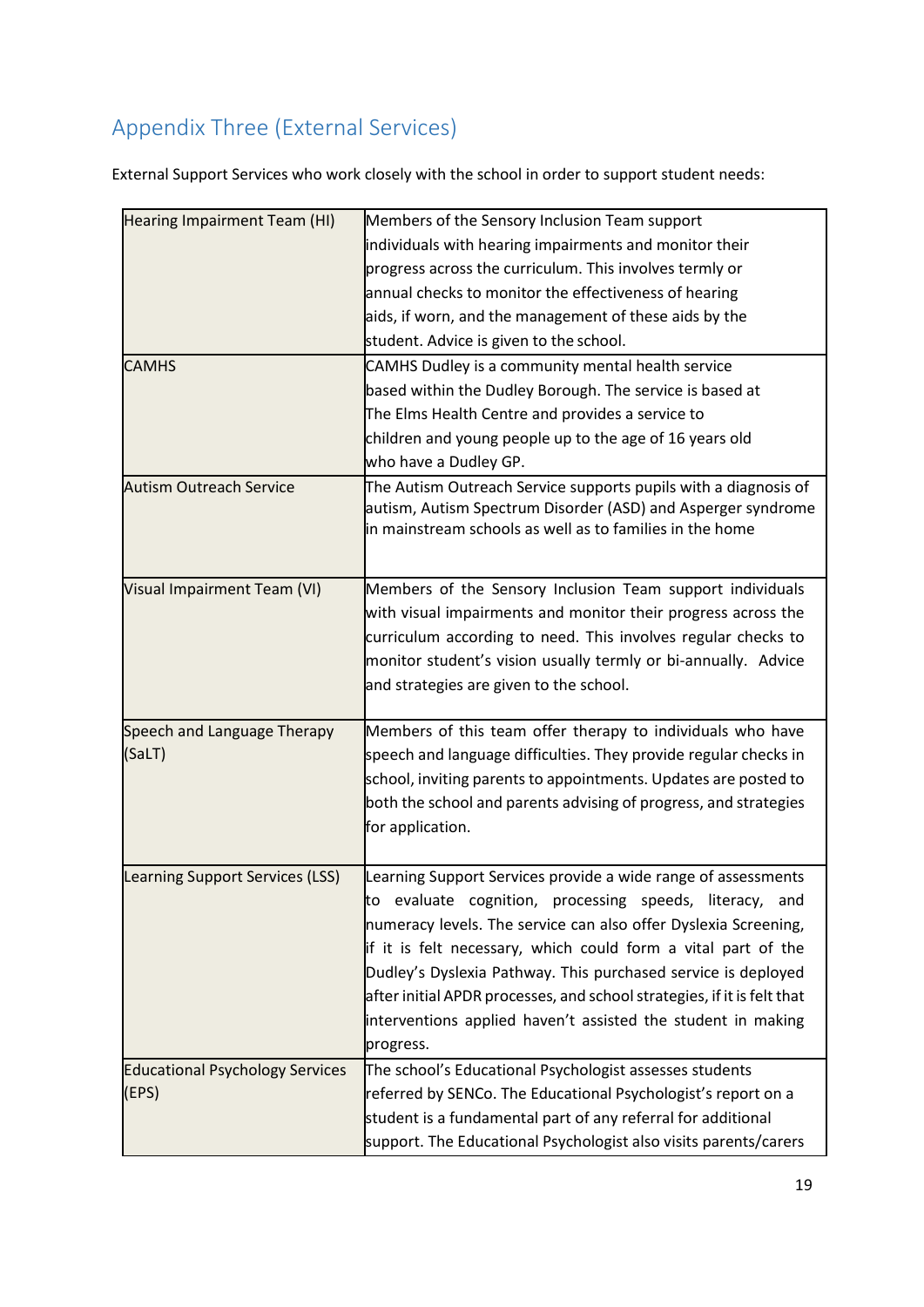|                                                               | and attends Annual Reviews/Case Conferences, where               |
|---------------------------------------------------------------|------------------------------------------------------------------|
|                                                               | appropriate.                                                     |
|                                                               |                                                                  |
| <b>Connexions Service</b>                                     | Connexions officers provide advice to all students from Year 9   |
|                                                               | upwards. Particular attention is paid to students on the SEND    |
|                                                               | register. Connexions officers attend Annual Reviews for Years    |
|                                                               | 9 and 11 students. Their advice forms part of the students'      |
|                                                               | review and transition plan.                                      |
| <b>School Health Service</b>                                  | Parents/carers are asked to inform the school if students have   |
|                                                               | medical conditions which might affect their learning or lives    |
|                                                               | within the educational setting. Ellowes Hall Sports College has  |
|                                                               | an NHS School Nurse regularly on site, with the aim of           |
|                                                               | providing a high level of health care.                           |
| Counselling                                                   | An initial assessment will be carried out by the SENCo, Director |
| The What Centre and Mental<br>Health Trail Blazer initiative) | of Inclusion/DSL, and Inclusion Manager, prior to making an      |
|                                                               | initial referral for counselling. LAC students who receive       |
|                                                               | counselling, may see a different provider, as per Virtual        |
|                                                               | Schools' recommendations.                                        |